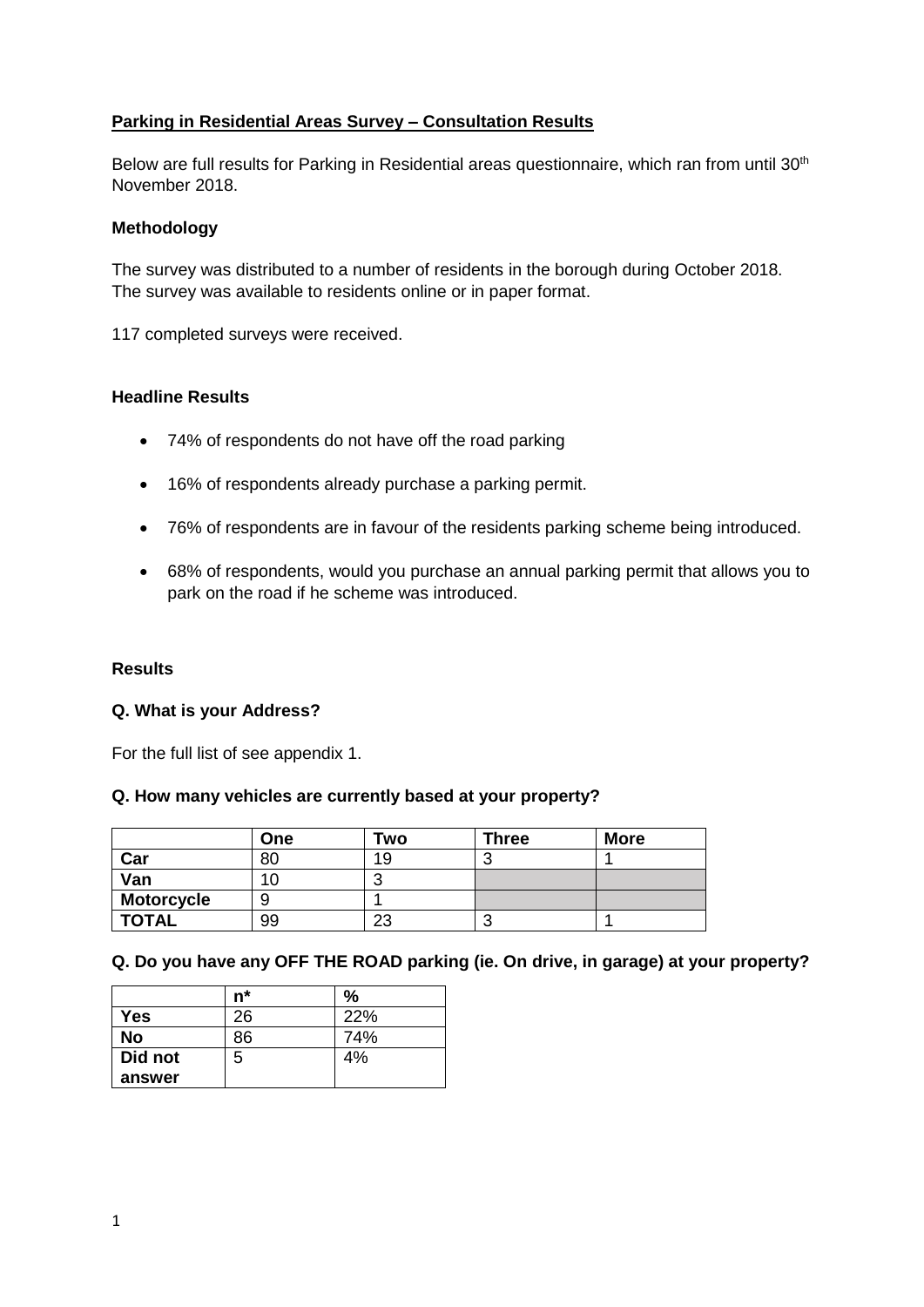## **Q. How many vehicles do you park……**

| On the road       | 91 |
|-------------------|----|
| Off the road (ie. | 53 |
| drive in the      |    |
| garage)           |    |

42 comments were received, a full list of comments can be found in appendix 1.

## **Q. Do you currently purchase one or more council paring permits, at a reduced rate?**

|         | $n^*$ | $\%$ |
|---------|-------|------|
| Yes     | 19    | 16%  |
| No      | 93    | 79%  |
| Did not | 5     | 4%   |
| answer  |       |      |

26 comments were received, a full list of comments can be found in appendix 1.

## **Q. Are there currently parking restrictions outside your property?**

|                            | n* | %   |
|----------------------------|----|-----|
| 1-2 hour time              | 44 | 38% |
| restrictions               |    |     |
| <b>Single yellow lines</b> | 20 | 17% |
| <b>Double yellow lines</b> | 46 | 39% |
| Did not answer             |    |     |

27 comments were received, a full list of comments can be found in appendix 1.

**Q. Are any of your vehicles normally parked on the road close to your property during the following hours? (you may tick more than one box)**

|              | n* |
|--------------|----|
| 8am – noon   | 48 |
| Noon $-$ 6pm | 49 |
| $6pm - 8am$  | 65 |

41 comments were received, a full list of comments can be found in appendix 1.